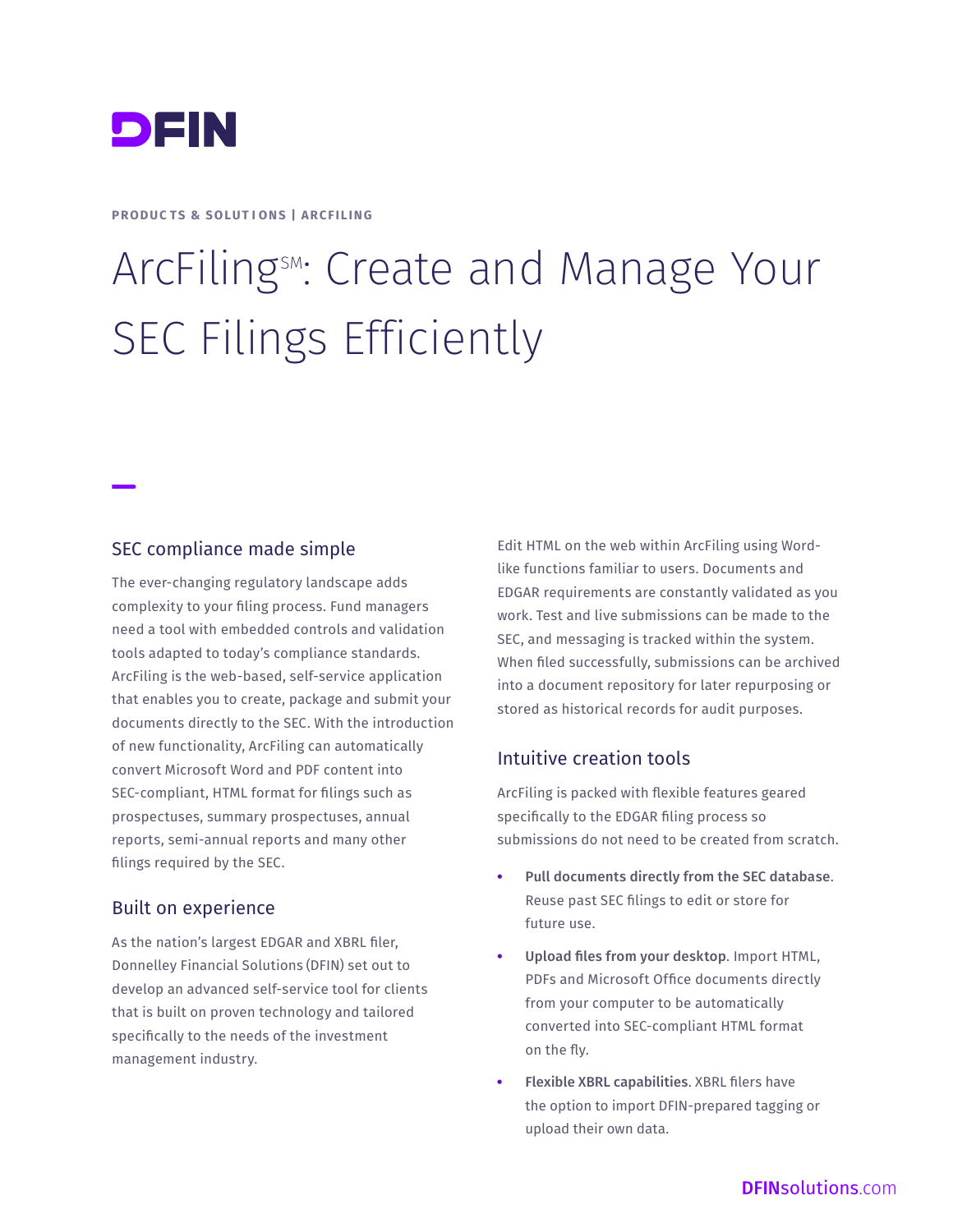#### File with confidence

With ArcFiling, you are guided through the entire process to ensure all specific filing requirements are met.

- Advanced functionality guides you based on your selected SEC form type to ensure compliance.
- Validation tools alert you to potential form and document issues.
- Data such as series, classes, fees and registrant CIKs can be automatically populated, eliminating extraneous steps.

# Package and edit your filings faster and more efficiently

ArcFiling enables flexible cloning of active or filed SEC submissions and related EDGAR tags — pre- or post-filing — to streamline the process for multiple and repeating filings. Other editing features include:

- Make edits in real time. Edit HTML directly within the application, meaning no repetitive uploads required as you revise.
- Share and collaborate. Control access levels of internal and external parties using advanced project management tools, and proof your submissions with designated users for cover-to-cover control.
- Submit multiple filings at once. A filing queue allows multiple submissions to be filed with the SEC simultaneously.
- **Track all activity.** A detailed editing trail tracks activity by user, date and time.
- Archive and access all filings. A live document and filing repository stores all information to reuse or reference any previous filing at any time.

# Validate and file securely

ArcFiling is a secure, DFIN-hosted, web-based application. Embedded validation controls mitigate risk with built-in quality checks at both the document and submission level. Documents are flagged for any missing EDGAR requirements. And, you can generate unlimited test filings or live file with the push of a button. Notifications are automatically sent when a file is submitted and when a file is accepted by the SEC.

## Built and backed by the experts

Although ArcFiling is a self-service application, DFIN customer service teams are on standby should you require immediate support.

As the nation's largest EDGAR and XBRL filer, DFIN has hundreds of trained and dedicated customer service experts, and representatives are accessible directly from the platform.